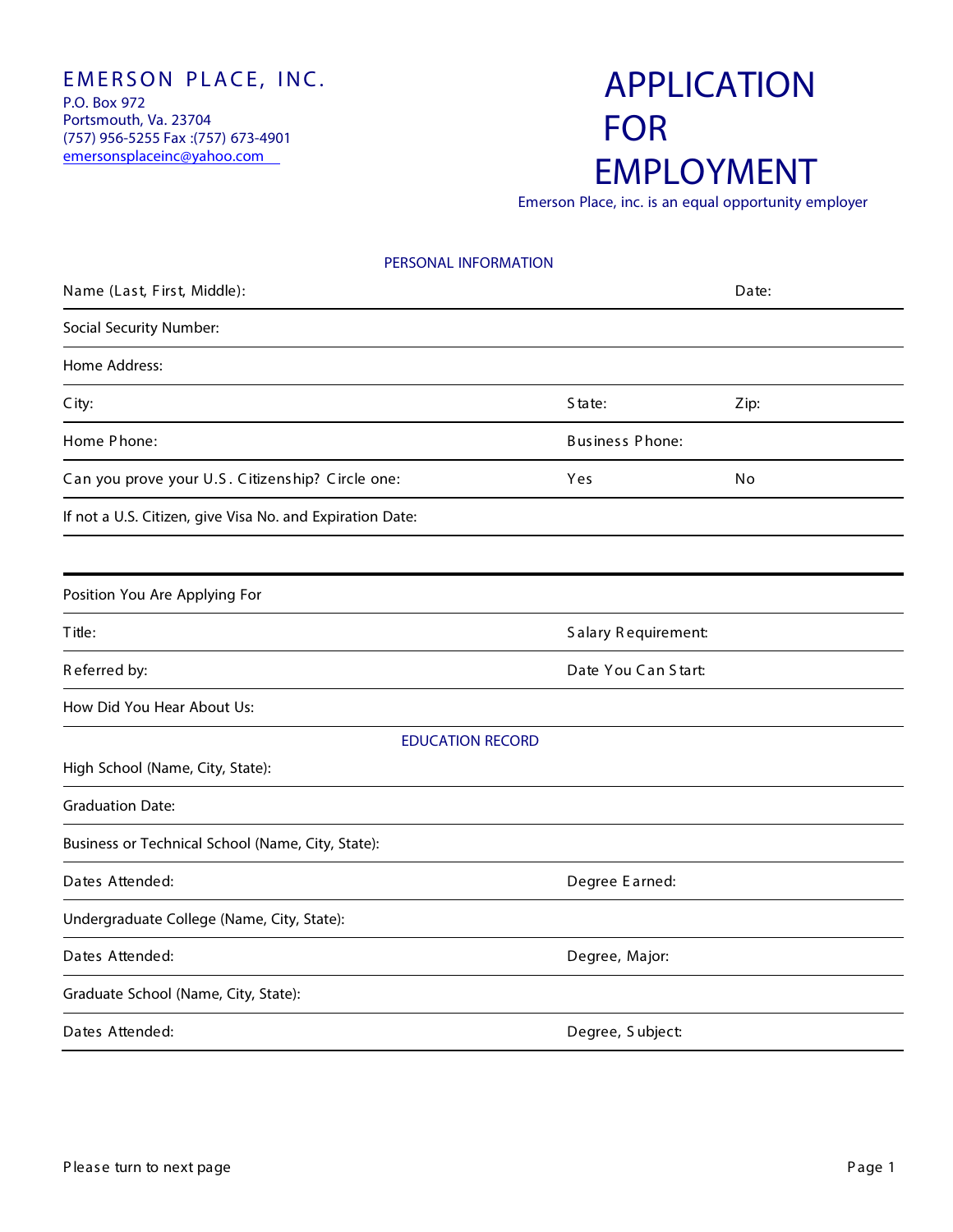## WORK HISTORY (GIVE INFORMATION ABOUT YOUR LAST 3 JOBS, STARTING WITH THE MOST RECENT)

| 1-Employer                | Dates Employed:       |      |  |
|---------------------------|-----------------------|------|--|
| Address:                  |                       |      |  |
| City:                     | State:                | Zip: |  |
| Phone:                    | <b>Ending Salary:</b> |      |  |
| Title/Duties:             |                       |      |  |
| Manager's Name and Title: |                       |      |  |
| Reason for Leaving:       |                       |      |  |
|                           |                       |      |  |
| 2-Employer                | Dates Employed:       |      |  |
| Address:                  |                       |      |  |
| City:                     | State:                | Zip: |  |
| Phone:                    | <b>Ending Salary:</b> |      |  |
| Title/Duties:             |                       |      |  |
| Manager's Name and Title: |                       |      |  |
| Reason for Leaving:       |                       |      |  |
|                           |                       |      |  |
| 3-Employer                | Dates Employed:       |      |  |
| Address:                  |                       |      |  |
| City:                     | State:                | Zip: |  |
| Phone:                    | <b>Ending Salary:</b> |      |  |
| Title/Duties:             |                       |      |  |
| Manager's Name and Title: |                       |      |  |
| Reason for Leaving:       |                       |      |  |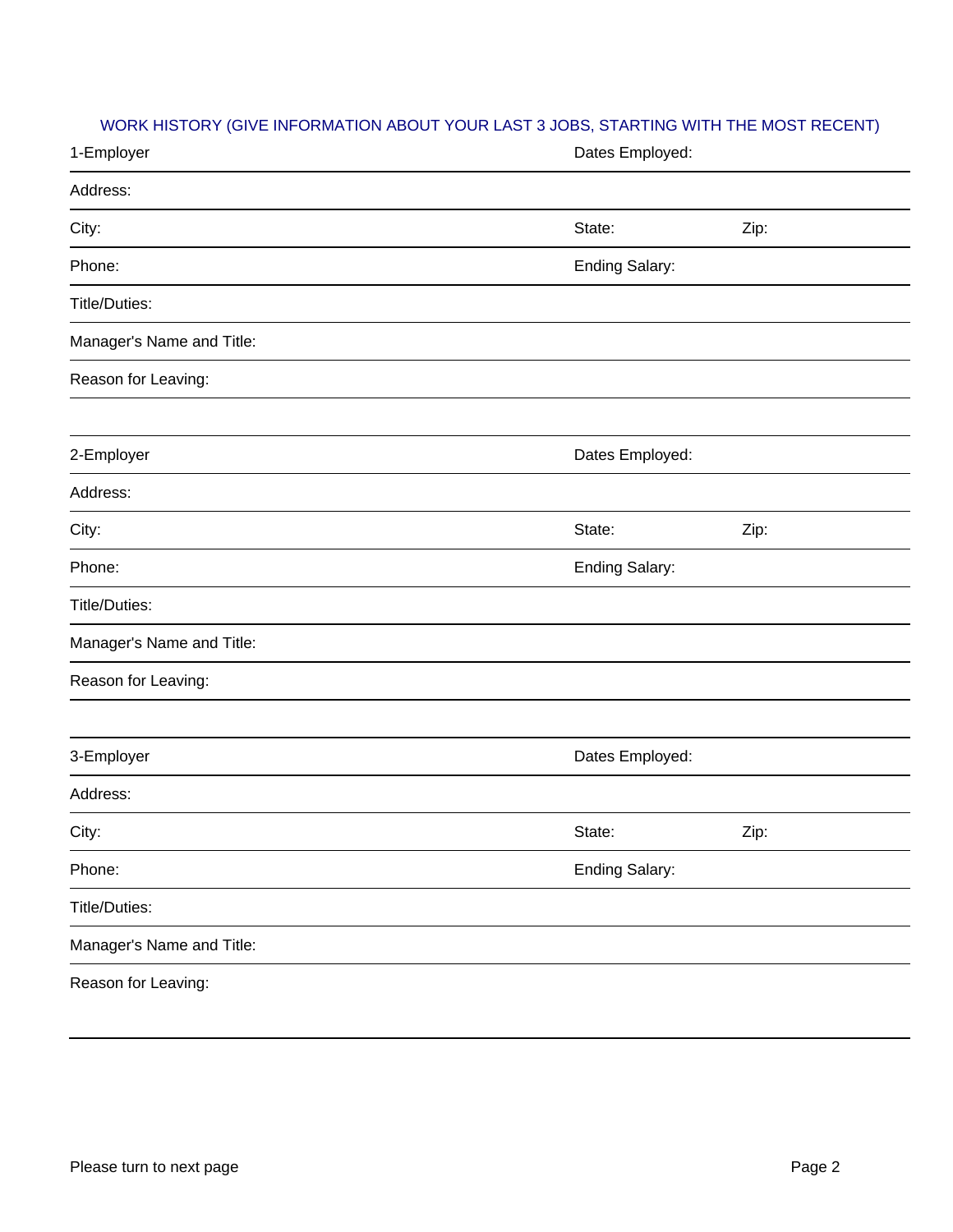## PERSONAL REFERENCES (IF APPLYING FOR YOUR FIRST JOB, YOU MAY USE ACADEMIC REFERENCES)

| 1-Name:                                                                                                                                                                                                                         |             |      |  |
|---------------------------------------------------------------------------------------------------------------------------------------------------------------------------------------------------------------------------------|-------------|------|--|
| Work Phone:                                                                                                                                                                                                                     | Home Phone: |      |  |
| Address:                                                                                                                                                                                                                        |             |      |  |
| City:                                                                                                                                                                                                                           | State:      | Zip: |  |
| Relationship to You:                                                                                                                                                                                                            |             |      |  |
|                                                                                                                                                                                                                                 |             |      |  |
| 2-Name:                                                                                                                                                                                                                         |             |      |  |
| Work Phone:                                                                                                                                                                                                                     | Home Phone: |      |  |
| Address:                                                                                                                                                                                                                        |             |      |  |
| City:                                                                                                                                                                                                                           | State:      | Zip: |  |
| Relationship to You:                                                                                                                                                                                                            |             |      |  |
|                                                                                                                                                                                                                                 |             |      |  |
| 3-Name:                                                                                                                                                                                                                         |             |      |  |
| Work Phone:                                                                                                                                                                                                                     | Home Phone: |      |  |
| Address:                                                                                                                                                                                                                        |             |      |  |
| City:                                                                                                                                                                                                                           | State:      | Zip: |  |
| Relationship to You:                                                                                                                                                                                                            |             |      |  |
| Check which shift you will accept:<br><b>Weekends</b><br>Evening <sub>-</sub><br>Night <sub>_</sub><br>Day<br>Have you ever been convicted for any violation(s) of law, including<br>moving traffic violations Yes____ No______ |             |      |  |
| Charge:                                                                                                                                                                                                                         |             |      |  |

Date of Charge: Date of conviction: